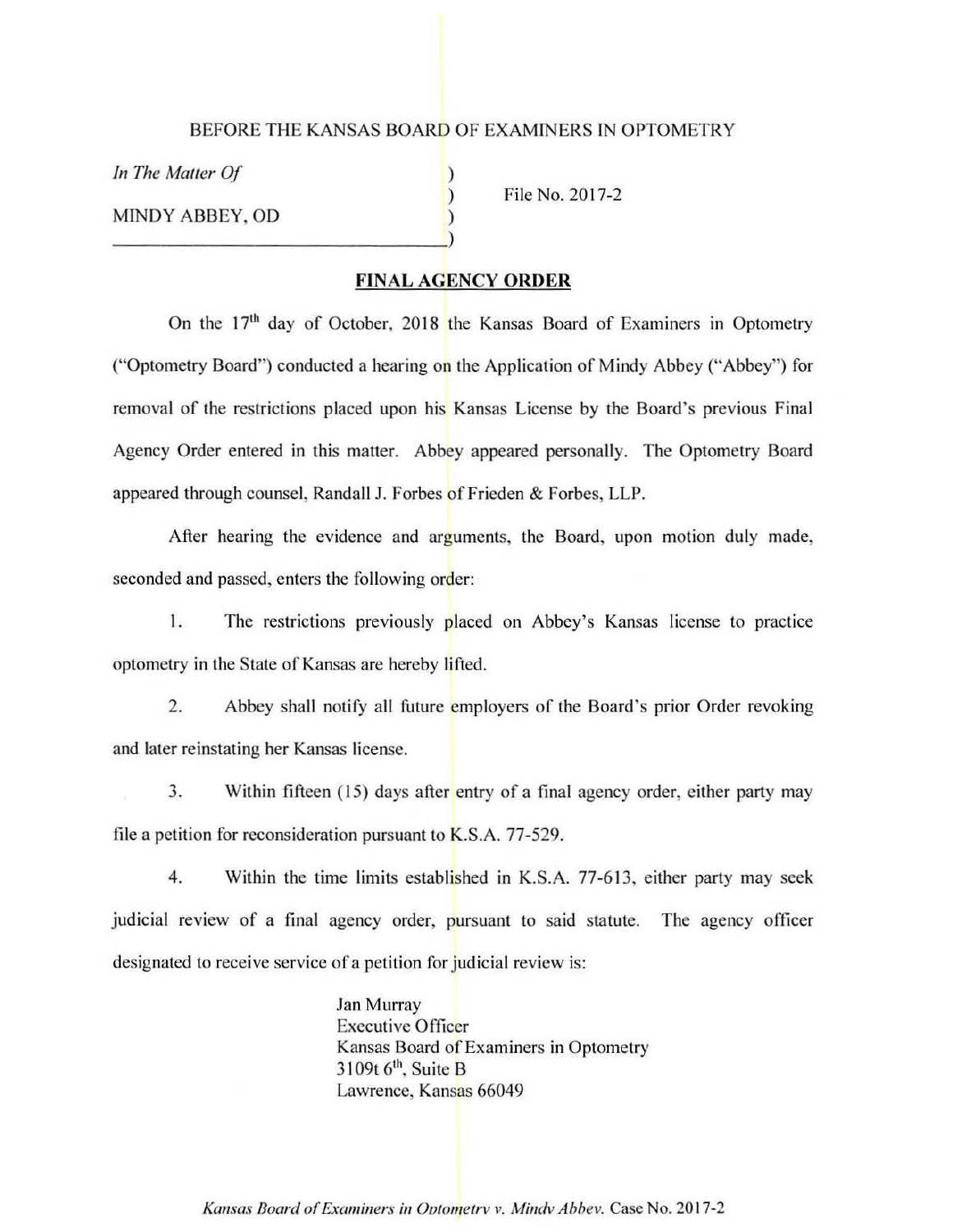IT IS SO ORDERED.

 $10/22/20.8$ 

RON HANSEN, OD President Kansas Board of Examiners in Optometry